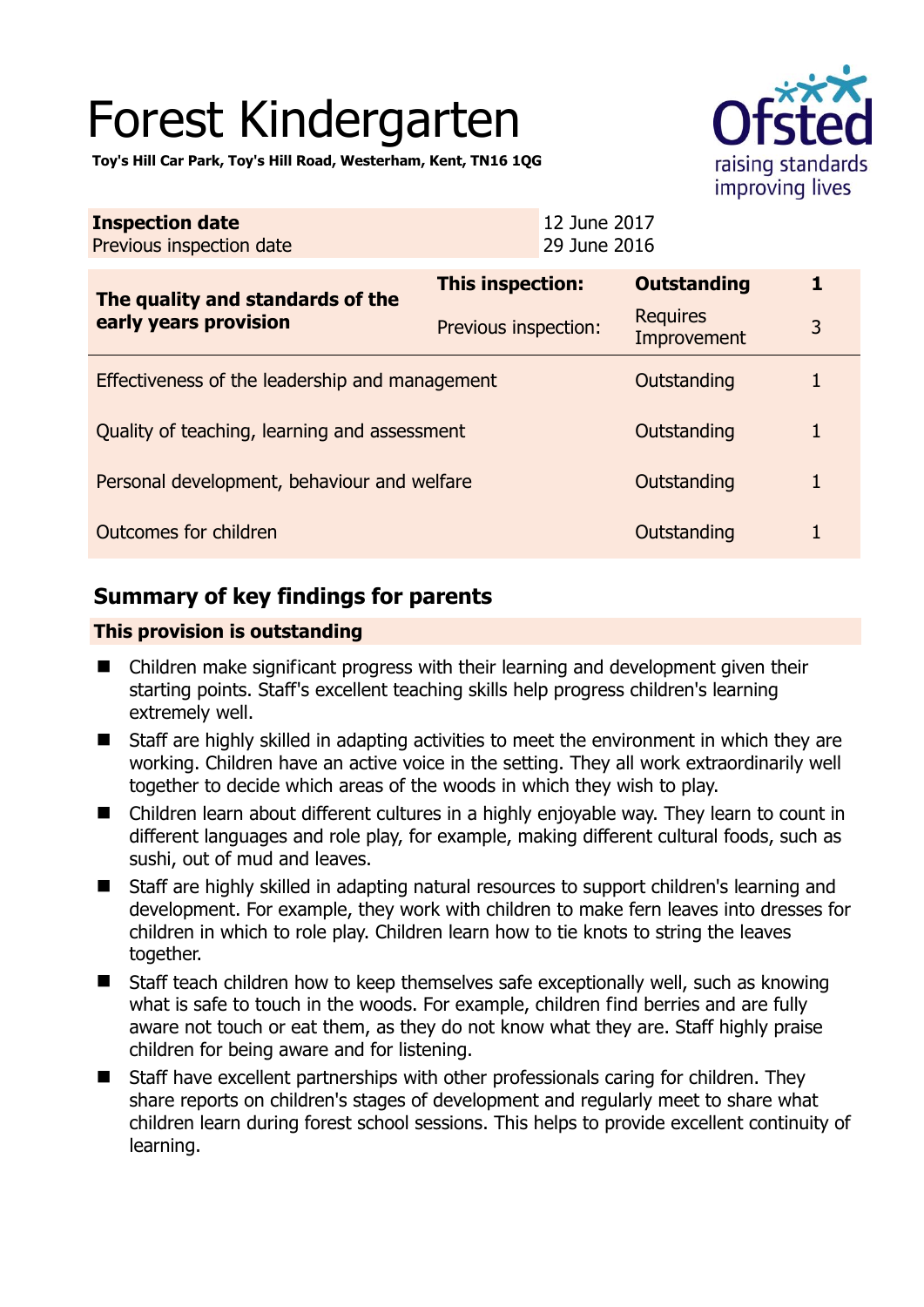## **What the setting needs to do to improve further**

## **To further improve the quality of the early years provision the provider should:**

 $\blacksquare$  offer even more opportunities for children to learn about measuring, to build on their already excellent mathematical development.

## **Inspection activities**

- The inspector observed children in Toys Hill woods.
- $\blacksquare$  The inspector spoke with the provider, staff and children at appropriate times during the inspection.
- $\blacksquare$  The inspector took into account the views of parents.
- The inspector sampled documents, including safeguarding, staff suitability and children's files.

## **Inspector**

Rebecca Hurst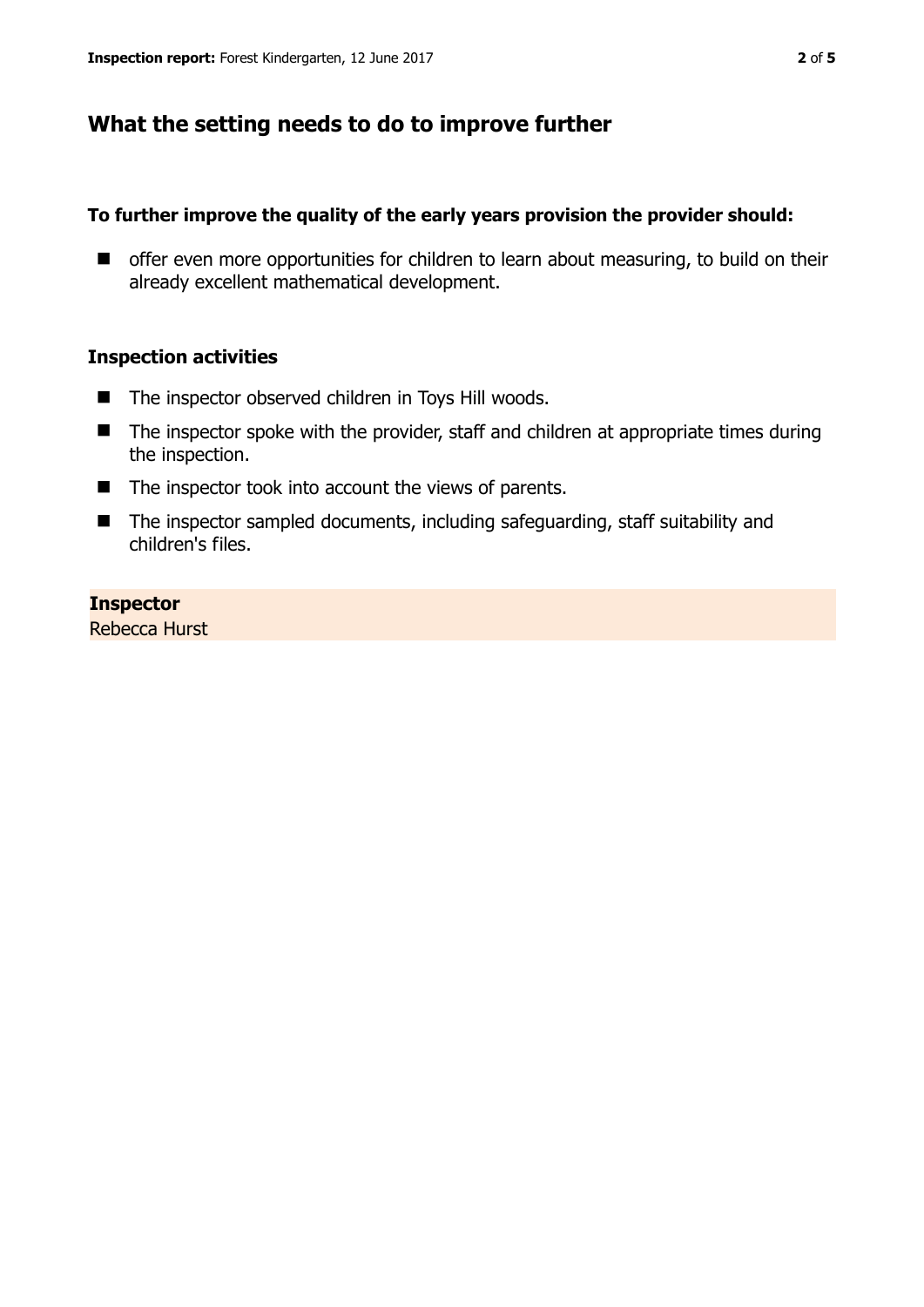## **Inspection findings**

#### **Effectiveness of the leadership and management is outstanding**

Safeguarding is effective. The provider has worked extensively with staff and the local authority to meet the actions raised at the last inspection. For example, staff ratios are maintained, children's attendance is accurately kept and records are readily available. All staff have an excellent understanding of safeguarding requirements and what measures to follow if they have any concerns over children's welfare. The provider assesses staff training needs to help to make sure they are meeting the needs of the children. Recent training has helped staff to support children's personal and social development exceptionally well. For instance, this has helped staff to teach children how to reason and talk through any issues they have. This greatly helps staff to support children's selfesteem extraordinarily well.

## **Quality of teaching, learning and assessment is outstanding**

Staff work exceptionally well with the parents to assess children's starting points. They use this information highly effectively to inform planning and to track the significant progress children make. Staff are highly in tune with the children's interests and plan inspirational activities around these during the sessions. For example, during the inspection a child found an insect. The child enthusiastically ran to find the insect book and worked with staff to research what the insect was. He excitedly found it, showed others, and explained the name of the insect to the other children. This helps to support exceptionally well children's language development. Staff work closely with parents to rapidly narrow gaps in children's learning. Although, on occasion, staff do not always make the very best use of resources to help children understand about some mathematical ideas, such as measuring.

#### **Personal development, behaviour and welfare are outstanding**

Staff are highly consistent in their approach to behaviour management. They have excellent partnership working with parents. For example, following feedback, they provided training courses for parents, to help them work together to support children's behaviour. This helps provide excellent continuity of care and children behave exceptionally well. Children have excellent opportunities to extend their physical boundaries and build on their problem-solving skills. For example, as they climb trees, they test branches, as staff have taught them, to see if they are strong enough to take their weight.

#### **Outcomes for children are outstanding**

Children are more than ready for their move to school and the next stage of their learning. They are highly confident learners and most-able children regularly support less-able children with their learning. They show new children how to climb trees and banks, helping them to work out which route to safely take. Children thoroughly enjoy learning about letters in enjoyable and highly exciting ways. They write on tree trunks with chalks, forming letters, and learn how to spell their names.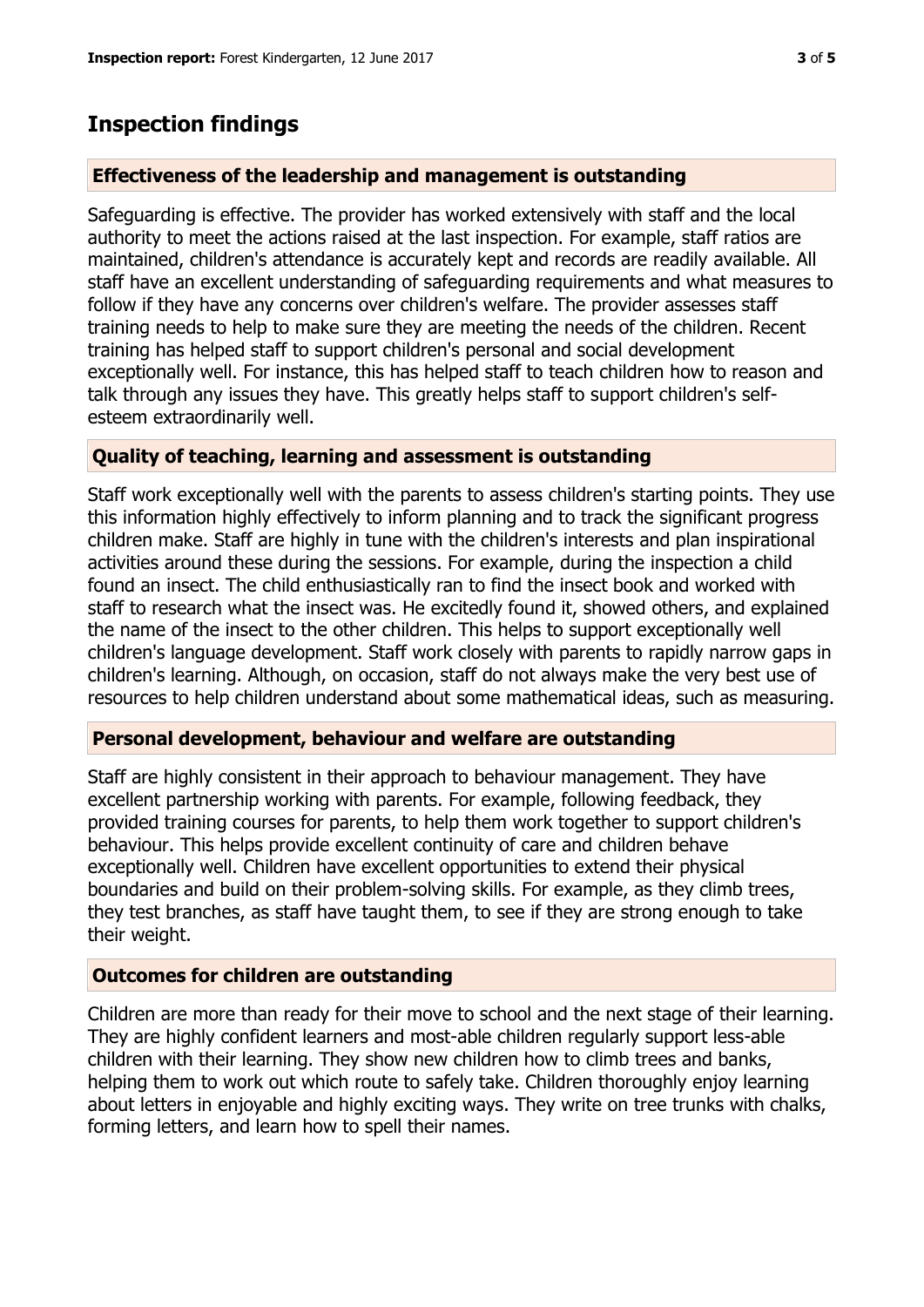## **Setting details**

| Unique reference number                             | EY499462                                               |  |
|-----------------------------------------------------|--------------------------------------------------------|--|
| <b>Local authority</b>                              | Kent                                                   |  |
| <b>Inspection number</b>                            | 1095943                                                |  |
| <b>Type of provision</b>                            | Sessional provision                                    |  |
| Day care type                                       | Childcare - Non-Domestic                               |  |
| <b>Registers</b>                                    | Early Years Register, Compulsory Childcare<br>Register |  |
| Age range of children                               | $3 - 5$                                                |  |
| <b>Total number of places</b>                       | 16                                                     |  |
| Number of children on roll                          | 33                                                     |  |
| Name of registered person                           | Caroline Elizabeth Watts                               |  |
| <b>Registered person unique</b><br>reference number | RP516706                                               |  |
| Date of previous inspection                         | 29 June 2016                                           |  |
| <b>Telephone number</b>                             | 07718896919                                            |  |

Forest Kindergarten registered in 2016. It operates in Westerham, Kent. The school offers care on Monday, Tuesday and Friday from 9am to 2pm, and on Wednesday from 9am to midday, during term time. The setting is not open on Thursday. During some holiday periods, there is a club which runs on Monday to Friday from 9am to 2pm. There are four permanent members of staff, all of whom hold appropriate childcare qualifications. The forest school receives funding to provide early years education for children aged three and four years.

This inspection was carried out by Ofsted under sections 49 and 50 of the Childcare Act 2006 on the quality and standards of provision that is registered on the Early Years Register. The registered person must ensure that this provision complies with the statutory framework for children's learning, development and care, known as the early years foundation stage.

Any complaints about the inspection or the report should be made following the procedures set out in the guidance 'Complaints procedure: raising concerns and making complaints about Ofsted', which is available from Ofsted's website: www.gov.uk/government/organisations/ofsted. If you would like Ofsted to send you a copy of the guidance, please telephone 0300 123 4234, or email enquiries@ofsted.gov.uk.